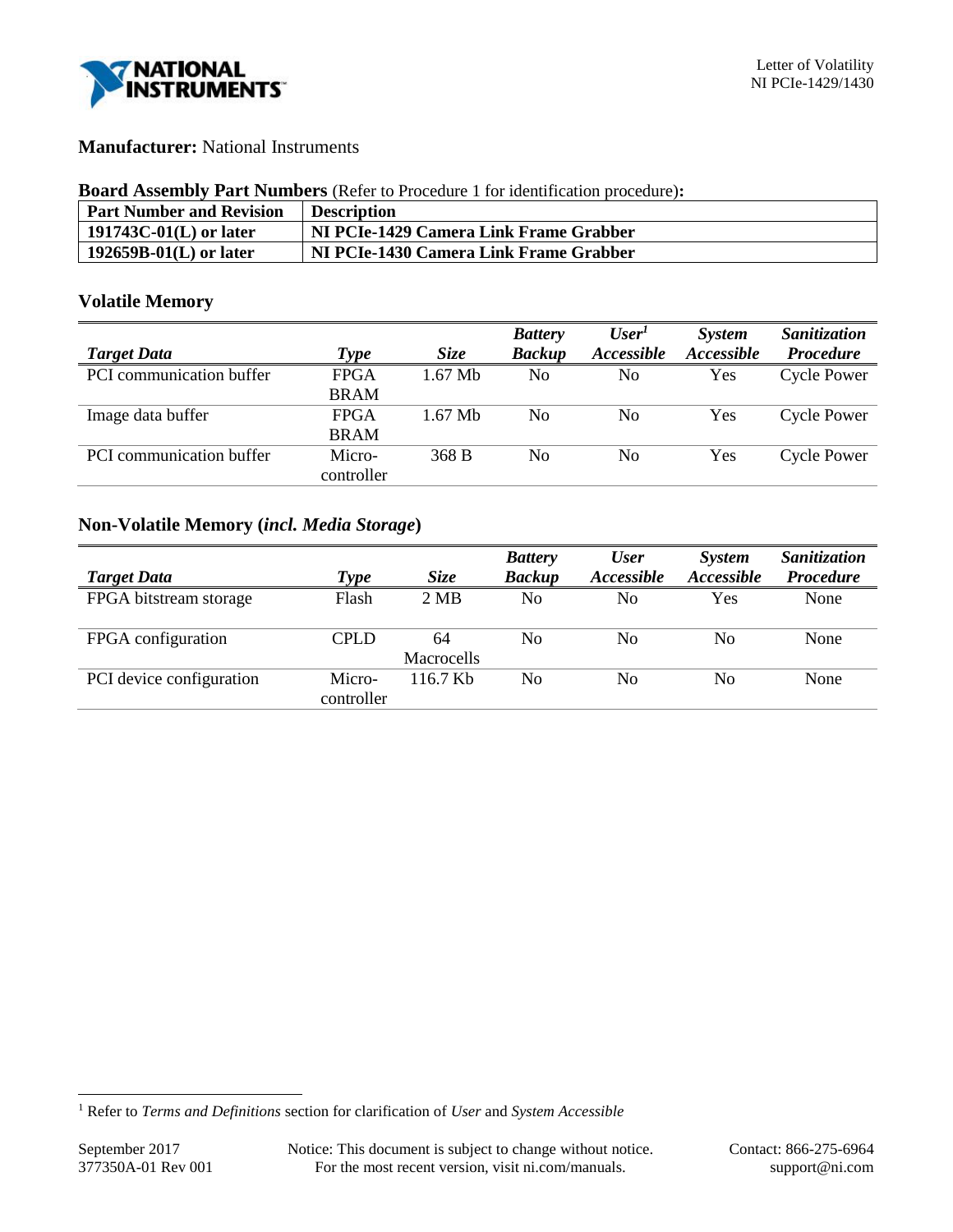

## **Procedures**

## **Procedure 1 – Board Assembly Part Number identification:**

To determine the Board Assembly Part Number and Revision, refer to the label applied to the surface of your product. The Assembly Part Number should be formatted as "Part No: ######-##"